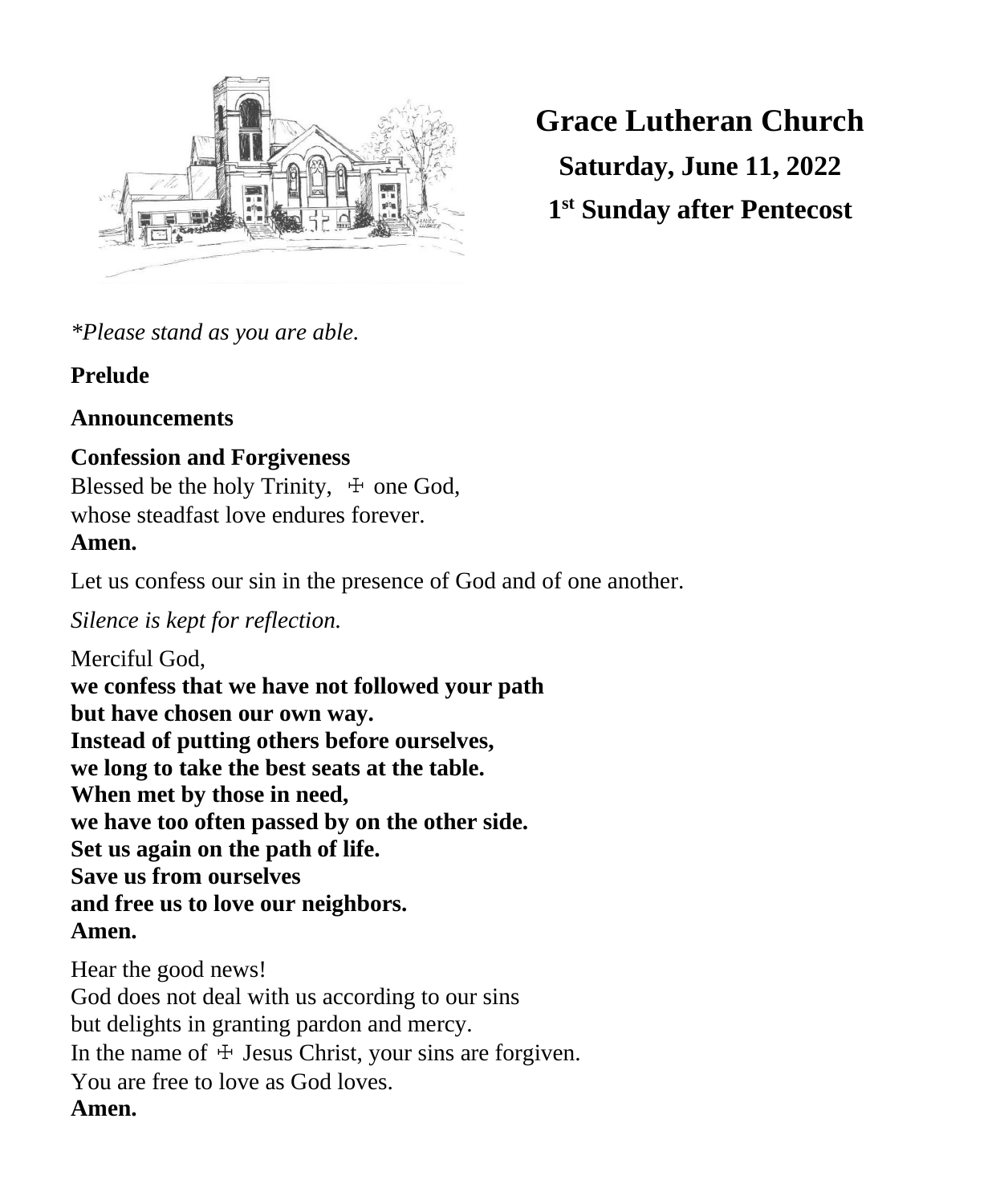

### **Greeting**

The grace of our Lord Jesus Christ, the love of God, and the communion of the Holy Spirit be with you all. **And also with you.**

## **\*Prayer of the Day**

Almighty Creator and ever-living God: we worship your glory, eternal Three-in-One, and we praise your power, majestic One-in-Three. Keep us steadfast in this faith, defend us in all adversity, and bring us at last into your presence, where you live in endless joy and love, Father, Son, and Holy Spirit, one God, now and forever. **Amen.**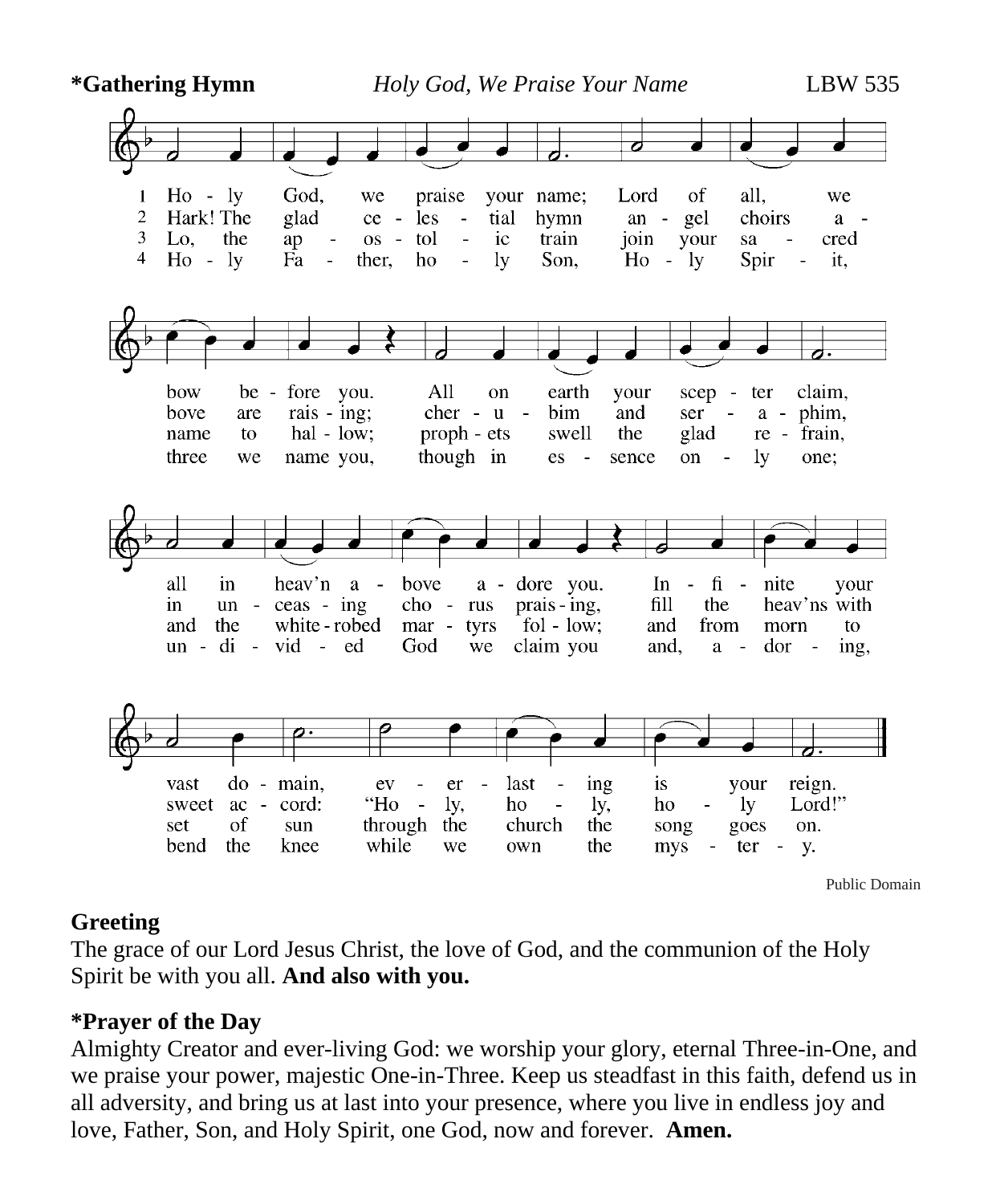### **First Lesson** Romans 5: 1-5 **A reading from Romans:**

character, and character produces hope, <sup>5</sup> and hope does not disappoint us, because God's

love has been poured into our hearts through the Holy Spirit that has been given to us.

The word of the Lord. **Thanks be to God.** 

**Psalm 8** (read responsively)

 $1$ O LORD our Lord, how majestic is your name in all the earth!—

2 **you whose glory is chanted above the heavens out of the mouths of infants and children; you have set up a fortress against your enemies, to silence the foe and avenger.**

<sup>3</sup>When I consider your heavens, the work of your fingers, the moon and the stars you have set in their courses,

<sup>4</sup>**what are mere mortals that you should be mindful of them, human beings that you should care for them?**

<sup>5</sup>Yet you have made them little less than divine; with glory and honor you crown them.

<sup>6</sup>**You have made them rule over the works of your hands; you have put all things under their feet:**

<sup>7</sup>all flocks and cattle, even the wild beasts of the field,

8 **the birds of the air, the fish of the sea, and whatever passes along the paths of the sea.**

<sup>9</sup>O LORD our Lord, how majestic is your name in all the earth!

# **\*Gospel Acclamation**

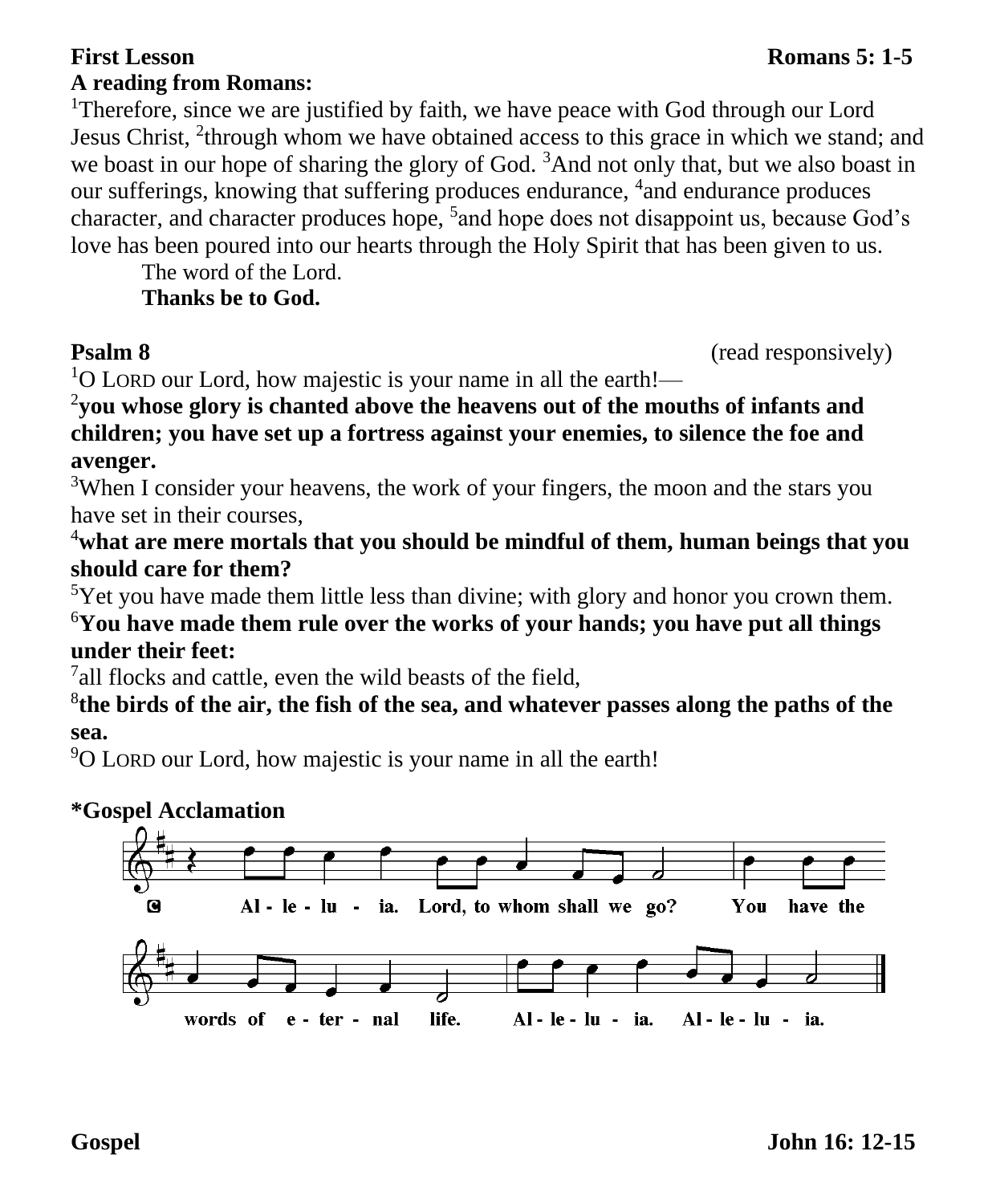The Holy Gospel according to St. John, the 16<sup>th</sup> chapter.

### **Glory to you, O Lord.**

[Jesus said,]  $12\text{°}$ ] still have many things to say to you, but you cannot bear them now. <sup>13</sup>When the Spirit of truth comes, he will guide you into all the truth; for he will not speak on his own, but will speak whatever he hears, and he will declare to you the things that are to come. <sup>14</sup>He will glorify me, because he will take what is mine and declare it to you. <sup>15</sup>All that the Father has is mine. For this reason I said that he will take what is mine and declare it to you."

The Gospel of the Lord. **Praise to you, O Christ.**

**Sermon Pastor Priscilla**



**\*Apostles' Creed**

Text © 2001 Selah Publishing Co., Inc. One License #A-729549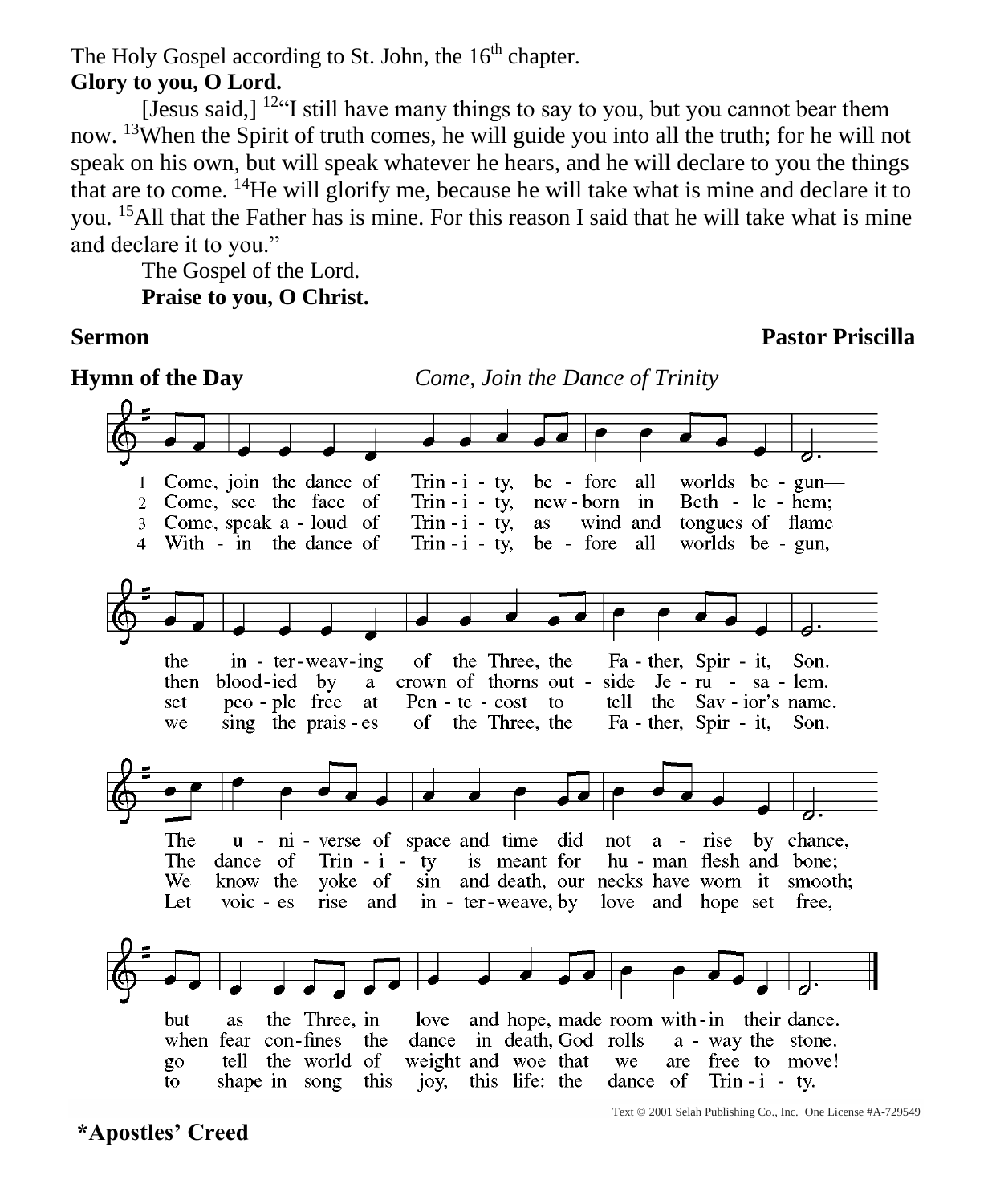I believe in God, the Father almighty, creator of heaven and earth.

I believe in Jesus Christ, his only Son, our Lord.

He was conceived by the power of the Holy Spirit and born of the virgin Mary.

He suffered under Pontius Pilate, was crucified, died, and was buried.

He descended to the dead. On the third day he rose again.

He ascended into heaven, and is seated at the right hand of the Father.

He will come again to judge the living and the dead.

I believe in the Holy Spirit, the holy catholic Church, the communion of saints, the forgiveness of sins, the resurrection of the body, and the life everlasting. Amen

# **\*Prayers of Intercession**

United in Christ and guided by the Spirit, we pray for the church, the creation, and all in need.

# *A brief silence.*

One God, giver of life, you established peace through your Son and gave your church the hope of sharing in your glory. Enliven us by your Spirit to speak and act in love for the sake of the world. God of grace, **hear our prayer.**

Creator of all, you rejoice in creation and have given humankind responsibility for the works of your hands. Instill in everyone your Spirit of care for the earth, especially in areas threatened by ecological devastation. God of grace, **hear our prayer.** Loving Redeemer, you delight in the human race. Move the hearts of world leaders to seek wisdom, speak truth, and care for all endangered by poverty, prejudice, or violence. Further the work of international collaboration and peacemaking. God of grace,

## **hear our prayer.**

Abiding Comforter, you call out to all who live. Restore severed relationships and protect children who lack trustworthy caregivers. Grant hope to those who are experiencing fear, pain, or grief. God of grace, **hear our prayer.**

Holy Three, you are community and you create community. Build up ministries that support those who are isolated or lonely. Give endurance as we nurture vital relationships in our congregation and beyond. God of grace, **hear our prayer.**

Holy God, we remember your saints for their strong faith and witness, even unto death. Console grieving families. Stir up in us the resolve to end the sin of white supremacy and pursue the courageous path of justice. God of grace, **hear our prayer.**

God of every time and place, in Jesus' name and filled with your Holy Spirit, we entrust these spoken prayers and those in our hearts into your holy keeping. **Amen.**

# **\*Peace**

Jesus said to his disciples, *"Peace I leave with you; my peace I give to you."* The peace of the Lord be with you, always.

**And also with you.**

# **Offering**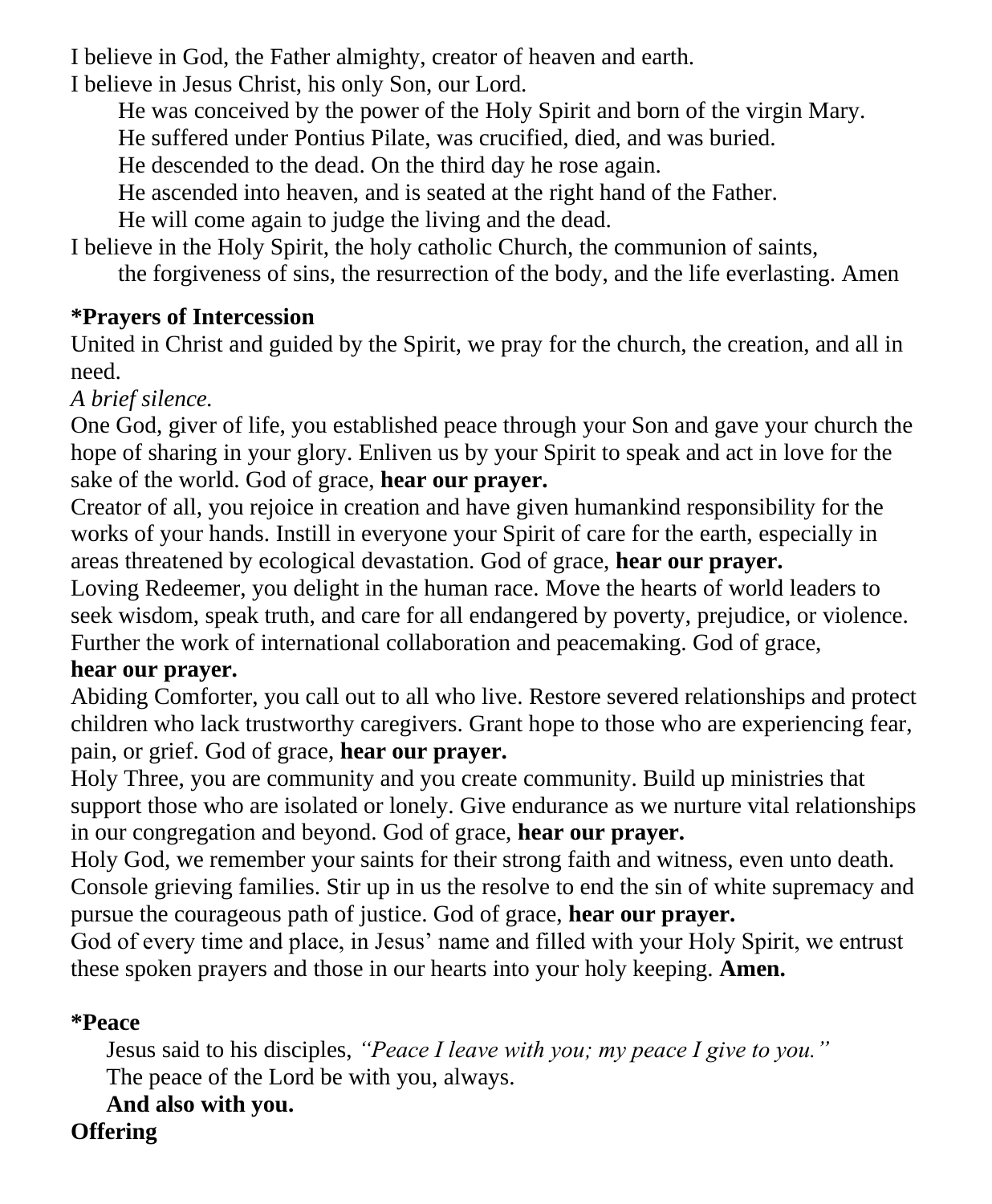We appreciate your support of the work of the church through your tithes and offerings. Please place all offerings in the plate by the entrance to the sanctuary. (A reminder: Checks or envelopes for Trinity will go to Trinity. Loose cash will go with Grace's offering.) The question remains for each of us, apart from this continued support, how, and what, else am I called to give for the sake of the world? Let us prayerfully discern what is ours to keep, and where the rest shall be given.



## **Offering Prayer**

God of abundance: you have set before us a plentiful harvest. As we feast on your goodness, strengthen us to labor in your field, and equip us to bear fruit for the good of all, in the name of Jesus. **Amen.**

### **\*The Great Thanksgiving**

The Lord be with you. **And also with you.** Lift up your hearts. **We lift them to the Lord.** Let us give thanks to the Lord our God. **It is right to give our thanks and praise.** And so we sing with all the saints in glory…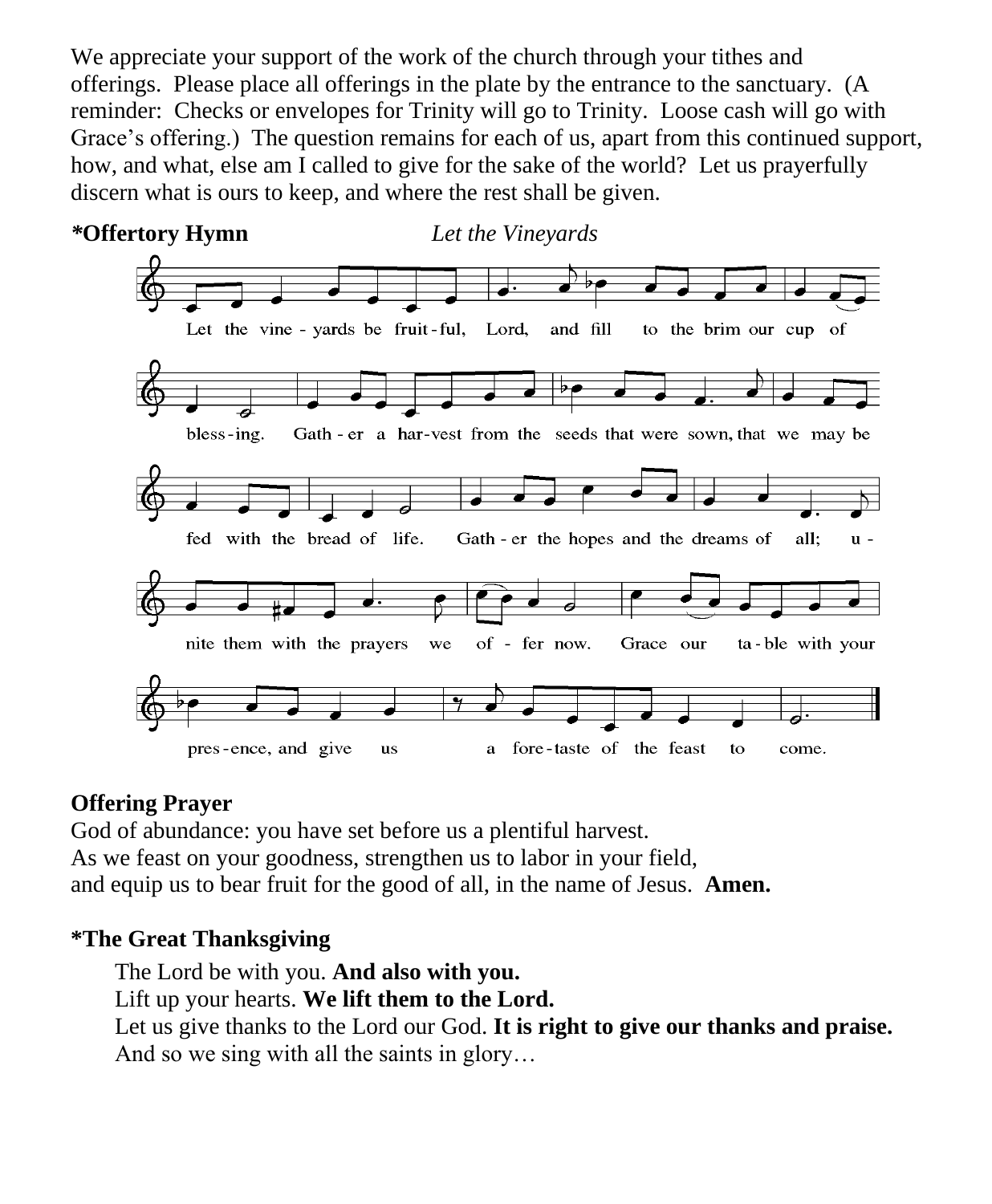**\*Holy, Holy, Holy**



#### **\*The Lord's Prayer**

**Our Father, who art in heaven, hallowed be thy name, thy kingdom come, thy will be done, on earth as it is in heaven. Give us this day our daily bread; and forgive us our trespasses, as we forgive those who trespass against us; and lead us not into temptation, but deliver us from evil. For thine is the kingdom, and the power, and the glory, forever and ever. Amen.**

#### **Invitation to Communion**

Come to this table, you who have much faith and you who would like to have more; you who have been to this sacrament often and you who have not been for a long time; you who have tried to follow Jesus and you who have failed. Come, it is Christ who invites all of us to meet him here. The Body & Blood of Christ given for you. **Amen.**

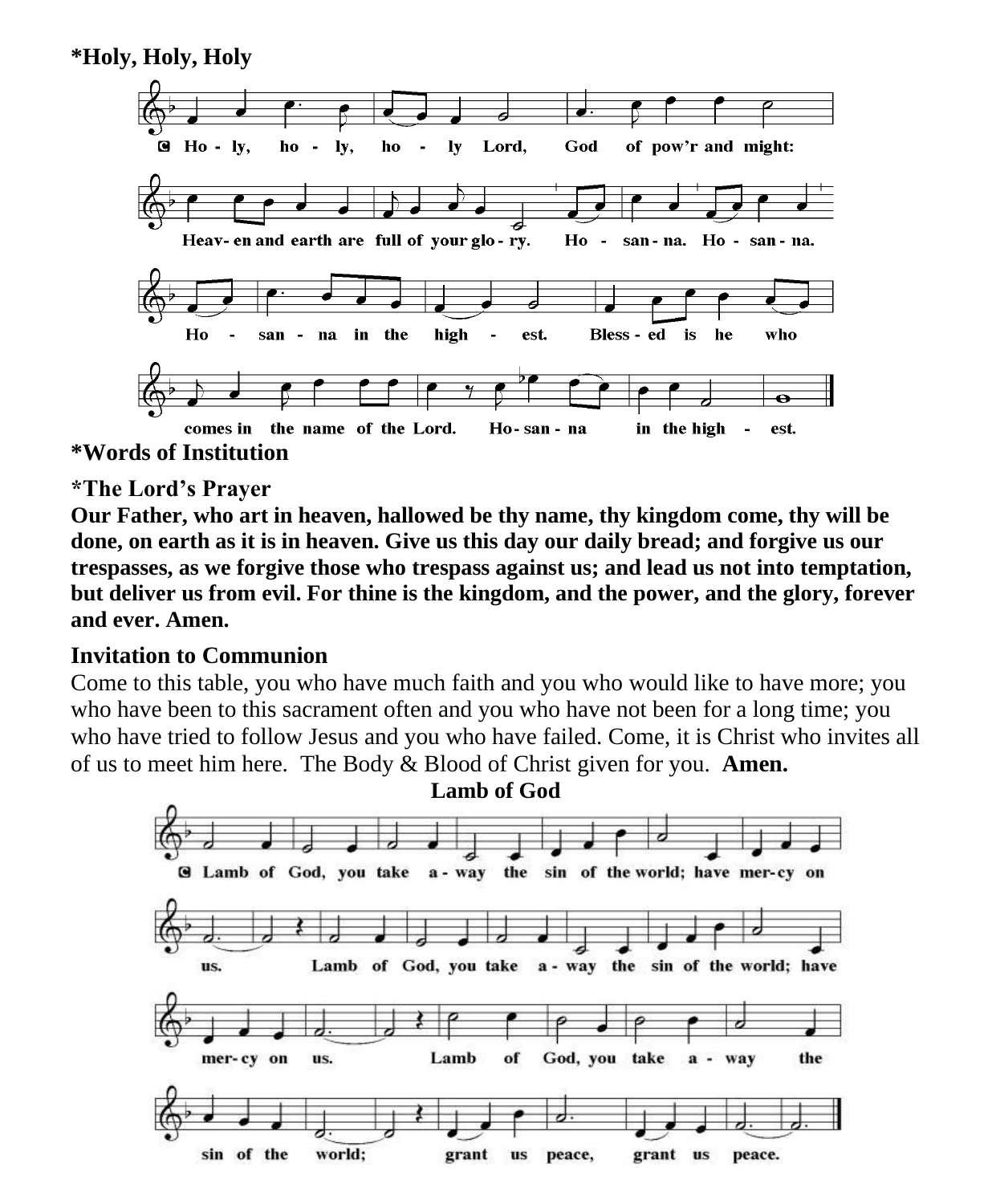**Communion Hymn** *Sent Forth by God's Blessing* LBW 221



Public Domain

#### **Blessing after Communion**

The Body and Blood of our Lord Jesus Christ strengthen us and keep us in his grace, from now unto everlasting life. **Amen**.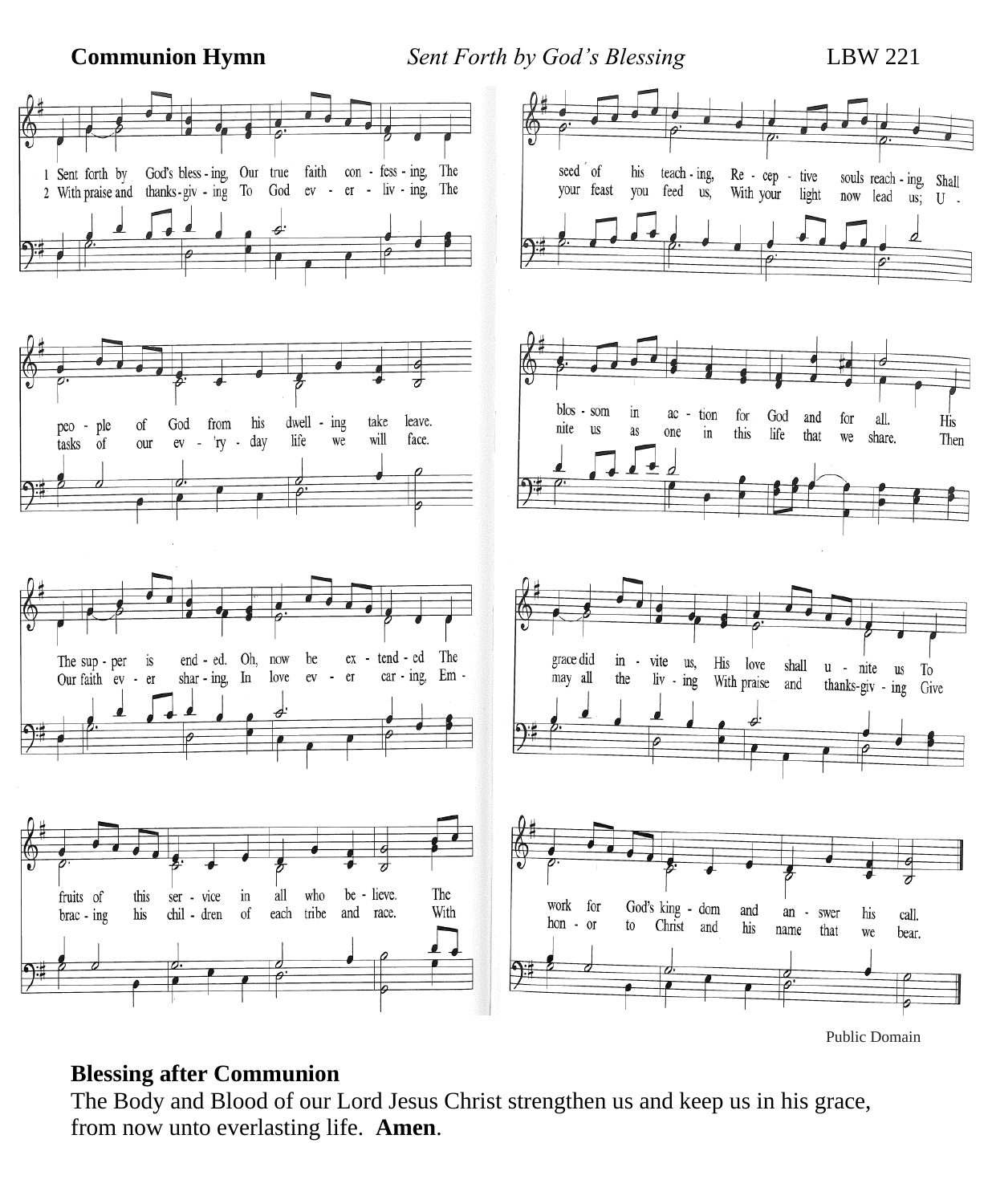

### **\*Prayer after Communion**

Life-giving God, through this meal you have bandaged our wounds and fed us with your mercy. Now send us forth to live for others, both friend and stranger, that all may come to know your love. This we pray in the name of Jesus. **Amen.**

# **Benediction**

The God of peace, Father,  $\pm$  Son, and Holy Spirit, bless you, comfort you, and show you the path of life this day and always. **Amen.**